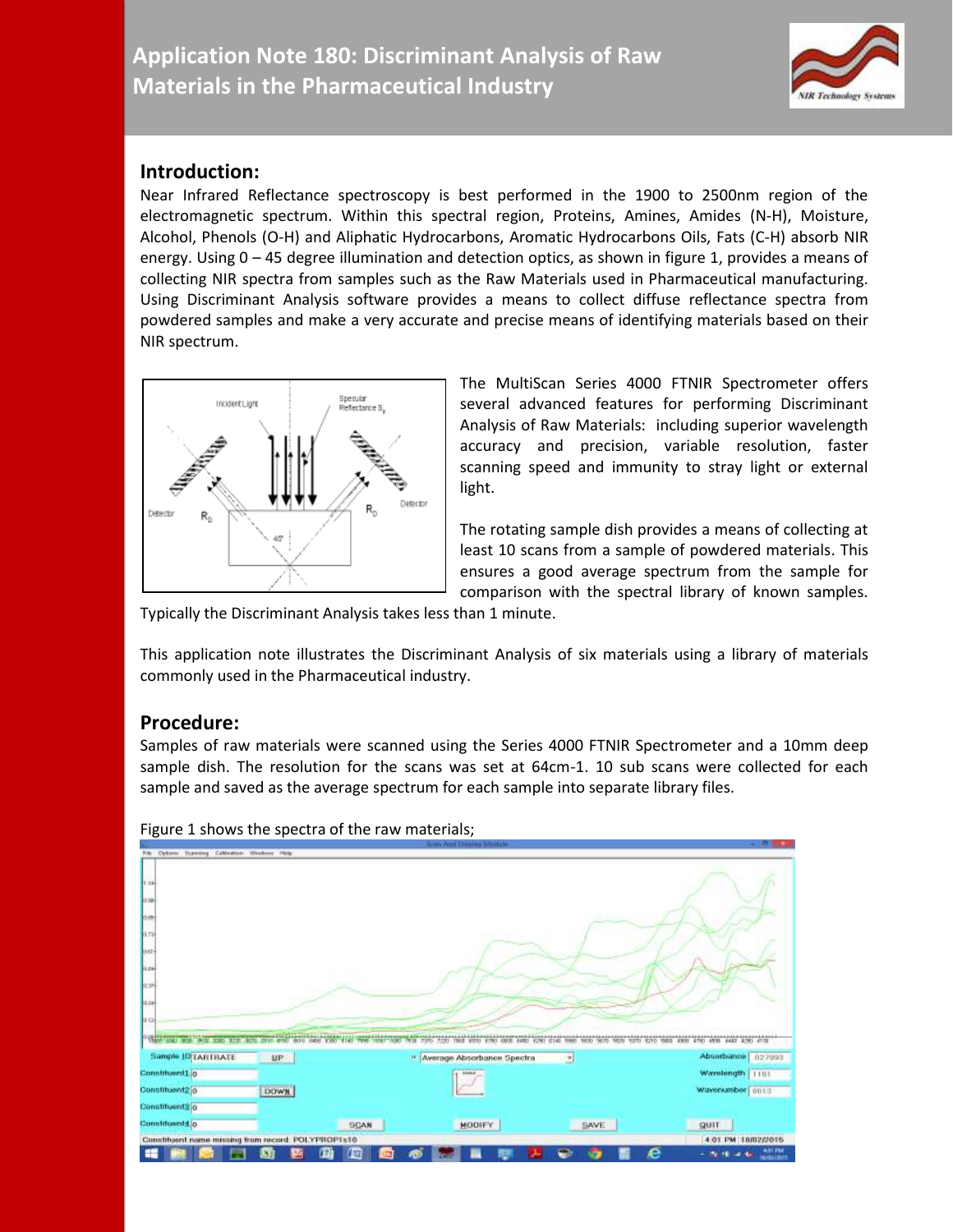NTAS (Near Infrared Analysis Software) includes the Discriminant Analysis routine. Figure 2 shows the Discriminant Analysis window.

| ۹                                                                                                                                                                                                                                                                              | <b>Discriminant Analysis</b>           |                 | $-100 - 80$                                     |
|--------------------------------------------------------------------------------------------------------------------------------------------------------------------------------------------------------------------------------------------------------------------------------|----------------------------------------|-----------------|-------------------------------------------------|
| <b>Rie Optiom Scenning Windows Help</b>                                                                                                                                                                                                                                        |                                        |                 |                                                 |
| Select the library files:<br>ASCORBICACIO CSV<br>CITEIC ACID CSV<br>EDTACSV<br><b>FLOUR EACM CSV</b><br>METHIONINE CSV<br>CILEACM CSV<br>POLYPROP.CSV<br>RICE FLOURICSV<br>TARTRATE CSV<br><b>WHEY POWDER CSV</b><br>GLUOGSE CSV<br>PROPIL PARABENCSV.<br>SODIUM ASCORBATE CSV |                                        | NO DATA WALKELL |                                                 |
| Del File<br>Add File                                                                                                                                                                                                                                                           |                                        |                 |                                                 |
| <b>Results</b>                                                                                                                                                                                                                                                                 |                                        |                 |                                                 |
|                                                                                                                                                                                                                                                                                | Current Scan:                          |                 | Discriminate using                              |
| X Wavelength 10000                                                                                                                                                                                                                                                             |                                        | <b>DISBURY</b>  | · Absorbance                                    |
| Y Wavelength 16017                                                                                                                                                                                                                                                             | ٠<br>٠                                 |                 | <b>1st Denvalive</b><br>2nd Derivative          |
| Clusters                                                                                                                                                                                                                                                                       | Get Scan                               | Calibrate       | Quit                                            |
| Calibration Set Ready                                                                                                                                                                                                                                                          |                                        |                 | 4:08 PM 18/02/2015                              |
| 国<br>М                                                                                                                                                                                                                                                                         | 曲<br>伵<br><b>B</b><br>æ<br><b>R</b> ad | ◒<br><b>key</b> | <b>4.08 PM</b><br>е<br>- N.H. 4 6<br>18/62/2015 |

Figure 2. Discriminant Analysis Window in NTAS.

Once the library files have been loaded, the Calibrate button is pressed. The software computes the Covariance Matrix for all the sample files. This is a complex multi dimensional vectorial space that generates a single resultant vector to represent each sample.

When an unknown sample is scanned, the Discriminant Analysis software computes the resultant vector for the new sample scan and then calculates the Mahalanobis Distance from this vector to every other vector in the multi dimensional vectorial space. The lower the Mahalanobis Distance from the unknown sample vector to the other vectors, the more likely that the two vectors are from the same sample.

The software then shows a list of 5 samples with an increasing Mahalanobis Distance between the library spectrum and the unknown spectrum. A perfect match should see a Mahalanobis Distance of 0, however the number is always a positive number.

## **Results:**

Figure 3 through 9 show the results of performing the Discriminant Analysis routine on seven samples of materials which are included amongst the library files, ie, EDTA, Glucose, Sodium Ascorbate, Methionone, Poly Parabenzaldehyde and Whey Powder.

The Mahalanobis Distance for each analysis are listed below.

| <b>Selected Material</b> | Mahalanobis<br><b>Distance</b> | <b>Next Material</b> | Mahalanobis<br><b>Distance</b> |
|--------------------------|--------------------------------|----------------------|--------------------------------|
| <b>EDTA</b>              | 7.38                           | Poly Parabenzaldhyde | 114479                         |
| Poly Parabenzaldhyde     | 6.99                           | Methionone           | 2296717                        |
| Glucose                  | 26.34                          | Poly Parabenzaldhyde | 2249331                        |
| Whey Powder              | 15.80                          | Poly Parabenzaldhyde | 1170226                        |
| Methionone               | 6.03                           | Sodium Ascorbate     | 1465663                        |
| Citric Acid              | 19.51                          | Poly Propylene       | 707594                         |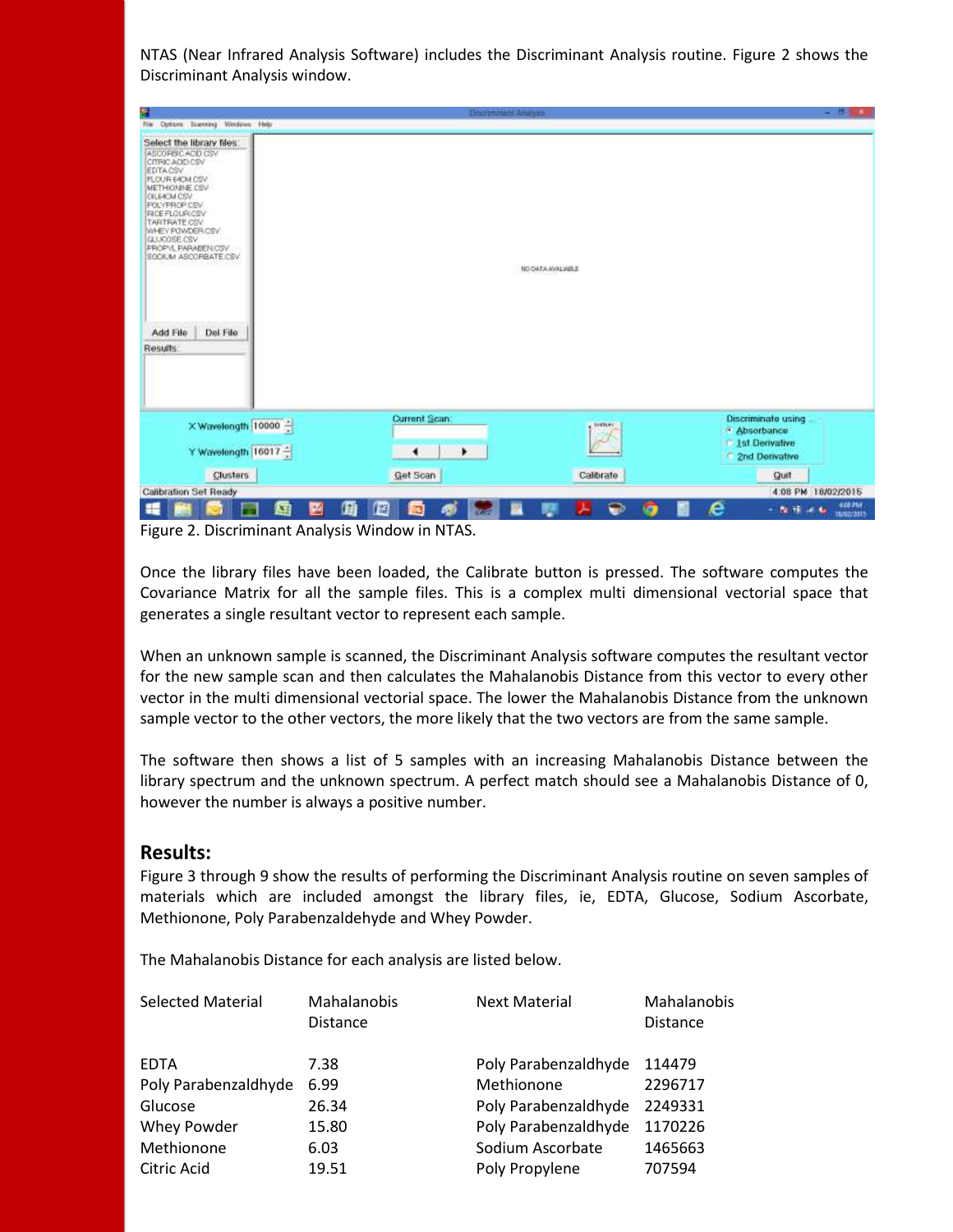|                                                                                                       |                                                        | <b>SERGIA ATLANTA</b>                                        |           |                                                                               |
|-------------------------------------------------------------------------------------------------------|--------------------------------------------------------|--------------------------------------------------------------|-----------|-------------------------------------------------------------------------------|
| Tão Options Sciencity Mitchins Help                                                                   |                                                        |                                                              |           |                                                                               |
| Select the library files:<br>ASCORBICACIO CIIV<br>CITRICACID DBV<br><b>EDTACTV</b><br>METHIONINE CITY | <b>ESE</b><br>158                                      |                                                              |           |                                                                               |
| POLYPROP COV<br>TARTFIATE CSV<br>CITRIC ACID ISV<br>GLUCOSE CSV                                       | $844 -$                                                |                                                              |           |                                                                               |
| CODEAN AGCORDATE COV                                                                                  | 839                                                    |                                                              |           |                                                                               |
|                                                                                                       | 6.34                                                   |                                                              |           |                                                                               |
|                                                                                                       | 1.28                                                   |                                                              |           |                                                                               |
|                                                                                                       | 8.32                                                   |                                                              |           |                                                                               |
| Del File<br>Add File                                                                                  | E17                                                    |                                                              |           |                                                                               |
| Results:                                                                                              | Ett                                                    |                                                              |           |                                                                               |
| I III 7368 METHONNE CIV-<br><b>110,000 TARTRATE CIV</b>                                               | 0.06                                                   |                                                              |           |                                                                               |
| 4 22 2854 AGCCREC AGE CS<br>\$24,9900 OTRICADED CRV                                                   | <b>EEOD <del>Interteta</del>tion control in an and</b> |                                                              |           |                                                                               |
| X Wavelength 10000                                                                                    |                                                        | <b>Current Scim</b><br><b>EDTA</b>                           |           | Discriminate using<br>Abhorbance<br><b>1st Denvative</b>                      |
| Y Wavelongth 16017                                                                                    |                                                        | ٠                                                            |           | 2nd Derivative                                                                |
|                                                                                                       |                                                        | <b>Get Scan</b>                                              | Calibrate | Quit                                                                          |
| Clusters                                                                                              |                                                        |                                                              |           |                                                                               |
|                                                                                                       |                                                        | Calculating distance to CIUSERS/PHIL CLANCY/LOCUMENTS/SERIES |           | 4000 FTNIRILIBRARYIS4000 64CM LIBRARYILIBRARY DEC 16ISODIL 2:08 PM 18/02/2015 |







| 1.024<br>EDTACSV<br>lo se<br>CILEACM CSV<br>bм<br>TARTRATE CSV<br><b>DO 791</b><br><b>IPROPYL FARABER CSV</b><br><b>B</b> riad<br>lose<br>bвł<br>llo to<br>Del File<br>動か<br><b>URICPYLING</b><br>D.t Si<br>DB00 PROPPEL PAPE<br>100005640 5030 5530 5530 5120 5570 6110<br>10 803 5450 (030 F188<br>5530.5670.5520.5130.5210.5330.4500.4750.4550.4440.4250.4130<br>T230 7063<br>Current Scan<br>Discriminate using<br>X Wavelength 10000<br>GLUCOSEs5<br>· Absorbance<br><b>1st Denvative</b><br>Y Wavelength 18017.<br>٠<br>٠<br>2nd Derivative<br>Clusters<br>Get Scan<br>Calibrato<br>Quit | Select the library files:                                   |  |  |
|------------------------------------------------------------------------------------------------------------------------------------------------------------------------------------------------------------------------------------------------------------------------------------------------------------------------------------------------------------------------------------------------------------------------------------------------------------------------------------------------------------------------------------------------------------------------------------------------|-------------------------------------------------------------|--|--|
|                                                                                                                                                                                                                                                                                                                                                                                                                                                                                                                                                                                                | ASCOREIC ADD CSV<br>CITRIC ACELCEV                          |  |  |
|                                                                                                                                                                                                                                                                                                                                                                                                                                                                                                                                                                                                | PLOUR SHOW CITY<br>METHONINE CSV                            |  |  |
|                                                                                                                                                                                                                                                                                                                                                                                                                                                                                                                                                                                                | POLYPROPICSV<br><b>FACE FLOUR CSM</b>                       |  |  |
|                                                                                                                                                                                                                                                                                                                                                                                                                                                                                                                                                                                                | WHEY POWDER CBV<br>QLUCOBE CBV                              |  |  |
|                                                                                                                                                                                                                                                                                                                                                                                                                                                                                                                                                                                                | <b>BOOILIN ASCORBATE CBV</b>                                |  |  |
|                                                                                                                                                                                                                                                                                                                                                                                                                                                                                                                                                                                                |                                                             |  |  |
|                                                                                                                                                                                                                                                                                                                                                                                                                                                                                                                                                                                                |                                                             |  |  |
|                                                                                                                                                                                                                                                                                                                                                                                                                                                                                                                                                                                                |                                                             |  |  |
|                                                                                                                                                                                                                                                                                                                                                                                                                                                                                                                                                                                                |                                                             |  |  |
|                                                                                                                                                                                                                                                                                                                                                                                                                                                                                                                                                                                                |                                                             |  |  |
|                                                                                                                                                                                                                                                                                                                                                                                                                                                                                                                                                                                                | Add File<br><b>Results</b> :                                |  |  |
|                                                                                                                                                                                                                                                                                                                                                                                                                                                                                                                                                                                                |                                                             |  |  |
|                                                                                                                                                                                                                                                                                                                                                                                                                                                                                                                                                                                                |                                                             |  |  |
|                                                                                                                                                                                                                                                                                                                                                                                                                                                                                                                                                                                                |                                                             |  |  |
|                                                                                                                                                                                                                                                                                                                                                                                                                                                                                                                                                                                                | 2 2249 526 0000 PRICENT LEMPA<br>T-RE45010800 PLOUSI 64CM / |  |  |
|                                                                                                                                                                                                                                                                                                                                                                                                                                                                                                                                                                                                |                                                             |  |  |
|                                                                                                                                                                                                                                                                                                                                                                                                                                                                                                                                                                                                |                                                             |  |  |

Figure 5. Glucose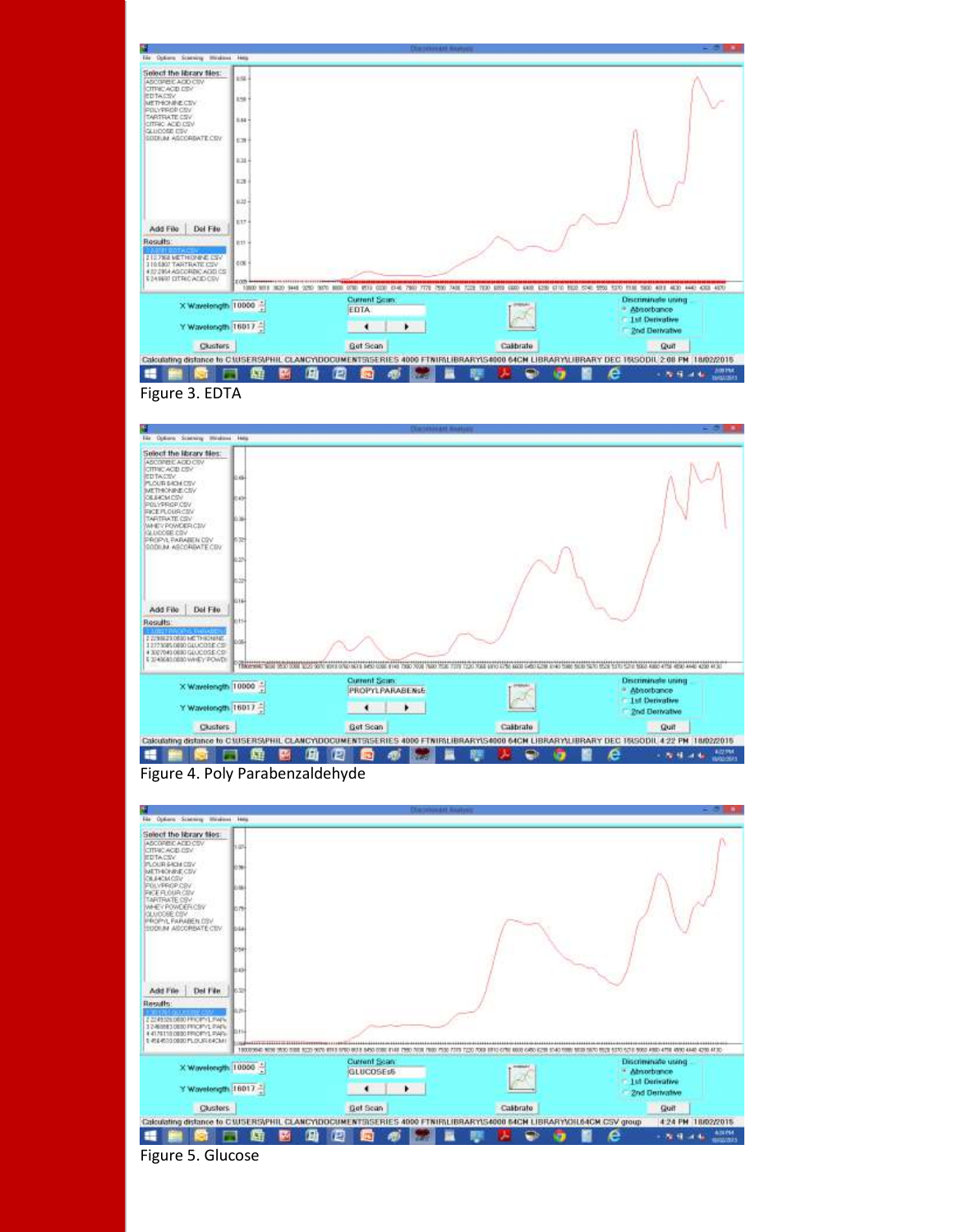|                                                                                                                                                                                                                                                                                                                                       |                                                      | <b>SENSON AND ROA</b>                          |                                                             |
|---------------------------------------------------------------------------------------------------------------------------------------------------------------------------------------------------------------------------------------------------------------------------------------------------------------------------------------|------------------------------------------------------|------------------------------------------------|-------------------------------------------------------------|
| File Options Sciencey Mindless Help<br>Select the library files:<br>ASCORBICADD CSV<br>CITERCACID DSV<br>EDTACSV<br><b>IN OUR SACH CITY</b><br>METHONING COV<br>CILEACM CSV<br>POLYPROP.CSV<br><b>FACE FLOUR CSM</b><br>ARTRATE CSV<br><b>POWDER CBV</b><br># UCOBE CBV<br><b>INNOVAL FARABER COV</b><br><b>BOOILIN ASCORBATE CBV</b> | 0.46<br>10:42<br>Bo.tov<br><b>Jo se</b><br>llo su    |                                                |                                                             |
|                                                                                                                                                                                                                                                                                                                                       |                                                      |                                                |                                                             |
| Del File                                                                                                                                                                                                                                                                                                                              | lo zo l<br><b>DOTH</b><br>۲ä                         |                                                |                                                             |
| <b>OPSTURAS</b><br>BO PINOPYL PAPI<br>15.0000 PACE PLOURLE                                                                                                                                                                                                                                                                            | œ<br>- 26<br>100003940 5030 5530 5530 5120 5570 6711 | RELE-BASO CORD IELER TWN<br>T220 7063 MHS 6716 | 5530 5670 5521 5370 5210 5360 4560 4770 4590 4440 4250 4130 |
| X Wavelength 10000                                                                                                                                                                                                                                                                                                                    |                                                      | Current Scan<br>WHEY                           | Discriminate using<br><sup>14</sup> Absorbance              |
| Add File<br><b>Results</b><br>II 1947212.0800 POLYPROP CT<br>Y Wavelength 16017.                                                                                                                                                                                                                                                      |                                                      | ٠<br>٠                                         | <b>1st Denvative</b><br>2nd Derivative                      |